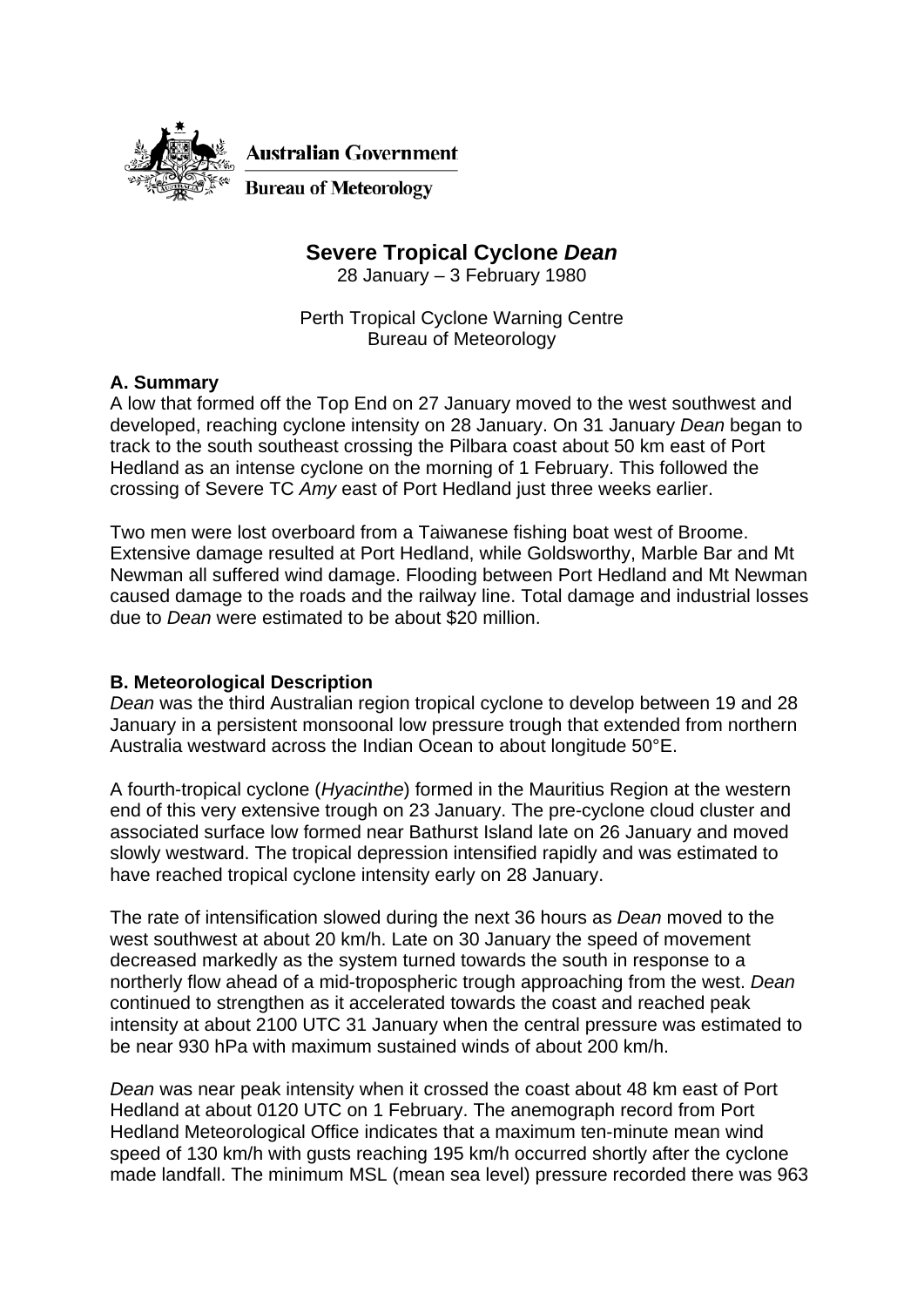hPa at 0200 UTC 1 February. *Dean* moved to the south-southeast at an average speed of 25 km/h for 12 hours after crossing the coast before slowing down to about half that speed and tracking towards the southeast. A feature of the storm was its slow rate of decay over land.

### **C. Impact**

Extensive damage resulted at Port Hedland. The towns of Goldsworthy, Marble Bar and Mt Newman all suffered wind damage but not to the same extent as Port Hedland. Many of the pastoral stations up to 500 km from the coast were considerably damaged. Non-industrial insurance claims for damage were estimated to total \$2.2 million.

Two men were lost overboard from a Taiwanese fishing boat (Hsin Ho Chung 101) about 330 km west of Broome early on 1 February. Wave action caused damage to solar salt manufacturing ponds near Port Hedland, with estimated losses of \$12 million. A prawn fishing boat was sunk in Port Hedland harbour.

Flooding between Port Hedland and Mt Newman caused damage to the roads and the railway line. Damage estimates at Mt Newman and along the railway line were of the order of \$1.6 million. Total damage and industrial losses due to *Dean* were estimated to be about \$20 million.

### **D. Observations**

Port Hedland recorded: maximum ten-minute mean wind speed of 130 km/h; maximum wind gust of 195 km/h; and a minimum MSL (mean sea level) pressure of 963 hPa at 0200 UTC 1 February.

Wind speed recordings near Mt Newman indicated maximum sustained wind speeds near 110 km/h at 1900 UTC on 1 February.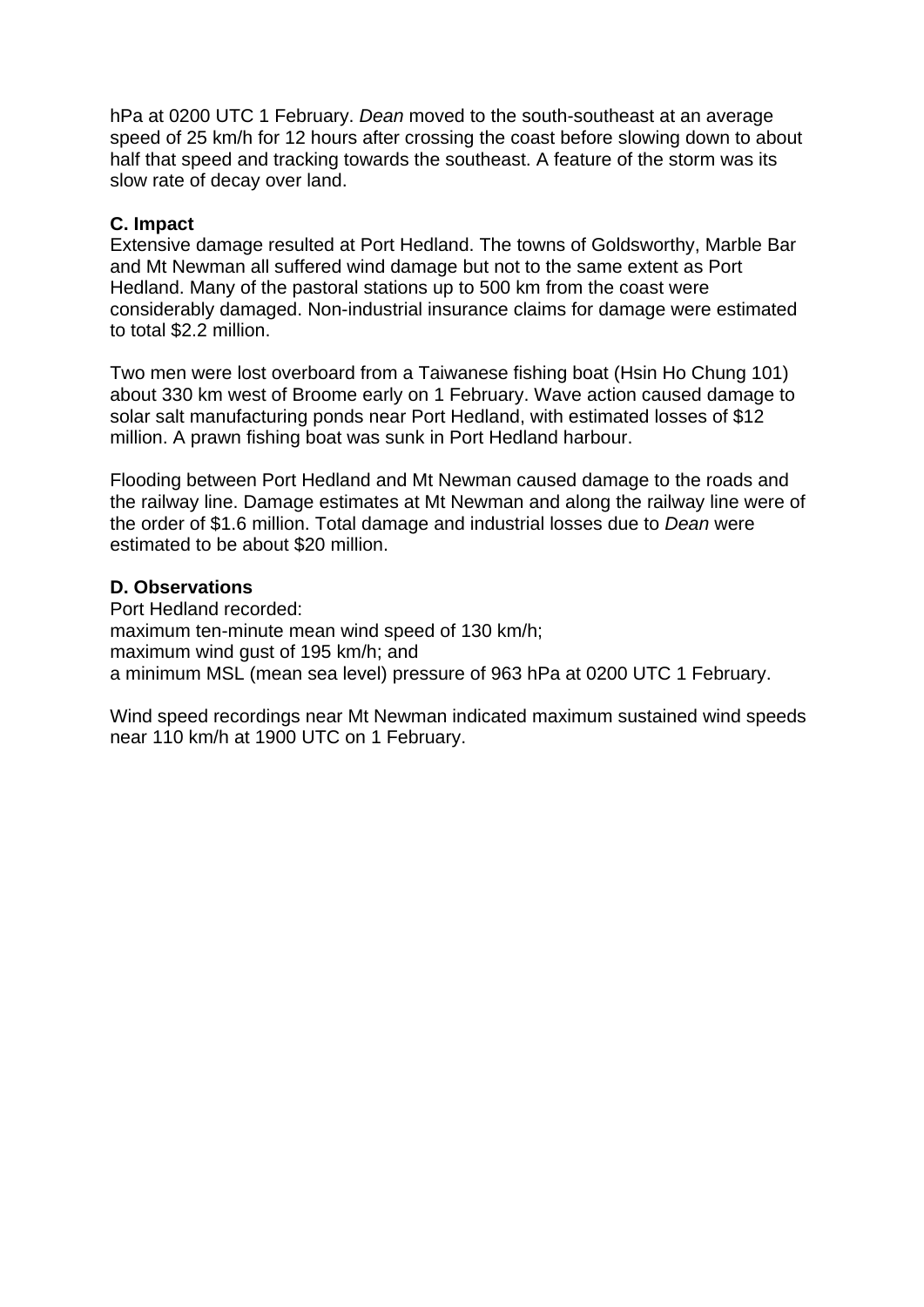Table 1. Best track summary for Tropical Cyclone *Dean* 27 January 4 March. Note: Add 8 hours to convert to WST. Refer to best track database for complete track details.

| Year | Month          | Day            | Hour | Latitude | Longitude | Max Wind<br>Knots | Central<br>Pressure<br>hPa | Radius of<br>Gales nm |
|------|----------------|----------------|------|----------|-----------|-------------------|----------------------------|-----------------------|
| 1980 | $\mathbf{1}$   | 27             | 0000 | 10.5     | 129.4     |                   | 1005                       |                       |
| 1980 | $\mathbf{1}$   | 27             | 0600 | 10.8     | 129.2     |                   | 1002                       |                       |
| 1980 | $\mathbf{1}$   | 27             | 1200 | 11.0     | 129.0     |                   | 1000                       |                       |
| 1980 | $\mathbf{1}$   | 27             | 1800 | 11.2     | 128.8     |                   | 997                        |                       |
| 1980 | $\mathbf{1}$   | 28             | 0000 | 11.4     | 128.4     |                   | 994                        |                       |
| 1980 | $\mathbf{1}$   | 28             | 0600 | 11.5     | 127.6     |                   | 992                        |                       |
| 1980 | $\mathbf{1}$   | 28             | 1200 | 11.5     | 126.2     |                   | 990                        |                       |
| 1980 | 1              | 28             | 1800 | 11.7     | 124.6     |                   | 988                        |                       |
| 1980 | $\mathbf{1}$   | 29             | 0000 | 11.9     | 123.2     |                   | 986                        |                       |
| 1980 | $\mathbf{1}$   | 29             | 0600 | 12.3     | 121.1     |                   | 984                        |                       |
| 1980 | $\mathbf{1}$   | 29             | 1200 | 12.7     | 120.8     |                   | 982                        |                       |
| 1980 | $\mathbf{1}$   | 29             | 1800 | 13.1     | 119.9     |                   | 980                        |                       |
| 1980 | $\mathbf{1}$   | 30             | 0000 | 13.5     | 119.0     |                   | 978                        |                       |
| 1980 | 1              | 30             | 0600 | 14.1     | 118.0     |                   | 975                        |                       |
| 1980 | $\mathbf{1}$   | 30             | 1200 | 14.8     | 117.2     |                   | 972                        |                       |
| 1980 | $\mathbf{1}$   | 30             | 1500 | 15.2     | 117.0     |                   | 970                        |                       |
| 1980 | $\mathbf{1}$   | 30             | 1800 | 15.6     | 117.0     |                   | 968                        |                       |
| 1980 | $\mathbf{1}$   | 31             | 0000 | 15.9     | 117.1     |                   | 964                        |                       |
| 1980 | $\mathbf 1$    | 31             | 0600 | 16.6     | 117.4     |                   | 958                        |                       |
| 1980 | $\mathbf 1$    | 31             | 1200 | 17.7     | 117.9     |                   | 950                        |                       |
| 1980 | $\mathbf{1}$   | 31             | 1800 | 18.7     | 118.4     |                   | 942                        |                       |
| 1980 | $\overline{2}$ | $\mathbf{1}$   | 0000 | 19.9     | 118.9     |                   | 930                        |                       |
| 1980 | 2              | 1              | 0600 | 21.4     | 119.3     |                   | 955                        |                       |
| 1980 | $\overline{2}$ | $\mathbf{1}$   | 1200 | 22.5     | 119.5     |                   | 974                        |                       |
| 1980 | $\overline{2}$ | $\mathbf{1}$   | 1800 | 23.2     | 120.1     |                   | 980                        |                       |
| 1980 | $\overline{2}$ | $\overline{2}$ | 0000 | 23.7     | 120.6     |                   | 985                        |                       |
| 1980 | $\overline{2}$ | $\overline{c}$ | 0600 | 24.0     | 121.0     |                   | 989                        |                       |
| 1980 | $\overline{2}$ | $\overline{2}$ | 1200 | 24.2     | 121.4     |                   | 991                        |                       |
| 1980 | $\overline{2}$ | $\overline{c}$ | 1800 | 24.4     | 121.8     |                   | 993                        |                       |
| 1980 | $\overline{2}$ | 3              | 0001 | 24.6     | 122.3     |                   | 995                        |                       |
| 1980 | $\overline{2}$ | 3              | 0600 | 24.8     | 123.1     |                   | 996                        |                       |
| 1980 | $\overline{2}$ | 3              | 1200 | 25.0     | 124.3     |                   | 997                        |                       |
| 1980 | $\overline{2}$ | 3              | 1800 | 24.9     | 125.7     |                   | 998                        |                       |
| 1980 | $\overline{2}$ | 4              | 0000 | 24.3     | 126.2     |                   | 999                        |                       |